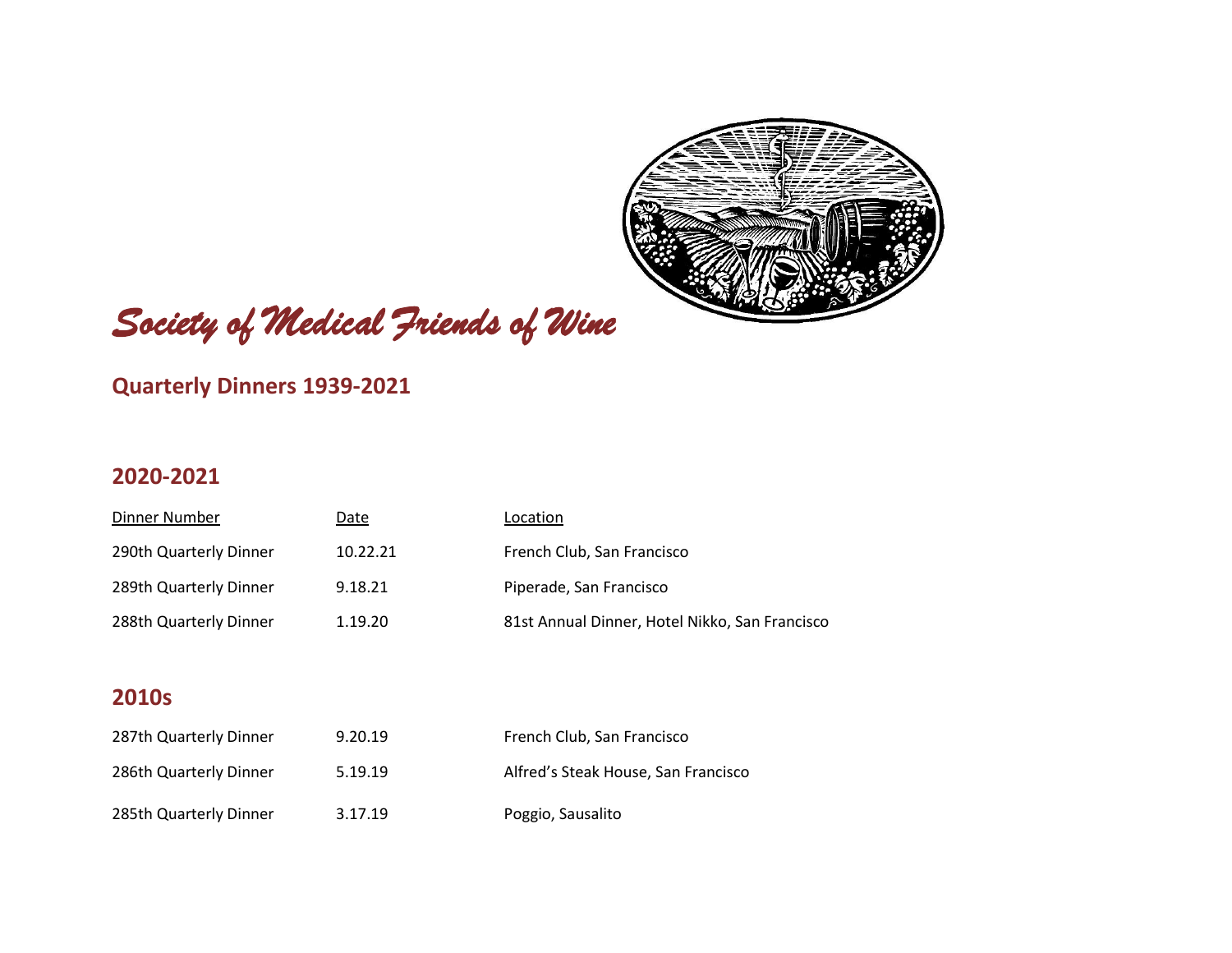| 284th Quarterly Dinner   | 1.20.19    | 80th Annual Dinner, Mark Hopkins, San Francisco |
|--------------------------|------------|-------------------------------------------------|
| 283rd Quarterly Dinner   | 9.21.18    | French Club, San Francisco                      |
| 282nd Quarterly Dinner   | 6.10.18    | Prima, Walnut Creek                             |
| 281st Quarterly Dinner   | 3.24.18    | Piperade, San Francisco                         |
| 280th Quarterly Dinner   | 1.21.2018  | 79th Annual Dinner, Nikko, San Francisco        |
| 279th Quarterly Dinner   | 10.22.2017 | Piazza d'Angelo, Mill Valley                    |
| 278th Quarterly Dinner   | 6.19.2017  | French Club                                     |
| 277th Quarterly Dinner   | 3.25.2017  | Piperade Restaurant, San Francisco              |
| 276th Quarterly Dinner   | 1.21.2017  | 78th Annual Dinner, Trader Vic's, Emeryville    |
| 275th Quarterly Dinner   | 10.22.2016 | Uncle Yu's, Lafayette                           |
| 274th Quarterly Dinner   | 6.10.2016  | French Club, San Francisco                      |
| 273rd Quarterly Luncheon | 3.20.2016  | Waterbar San Francisco                          |
| 272nd Quarterly Dinner   | 1.23.2016  | 77th Annual Dinner, Nikko, San Francisco        |
| 271st Quarterly Dinner   | 10.17.2015 | Piperade, San Francisco                         |
| 270th Quarterly Dinner   | 5.29.2015  | French Club, San Francisco                      |
| 269th Quarterly Dinner   | 3.29.2015  | Bluestem, San Francisco                         |
| 268th Quarterly Dinner   | 1.24.2015  | 76th Annual Dinner, Le Meridian Park Grille SF  |
| 267th Quarterly Dinner   | 9.5.2014   | French Club, San Francisco                      |
| 266th Quarterly Dinner   | 6.21.2014  | Harris's San Francisco                          |
| 265th Quarterly Dinner   | 3.9.2014   | <b>Campton Place</b>                            |
| 264th Quarterly Dinner   | 1.24.2014  | 75th Annual Dinner, Nikko, San Francisco        |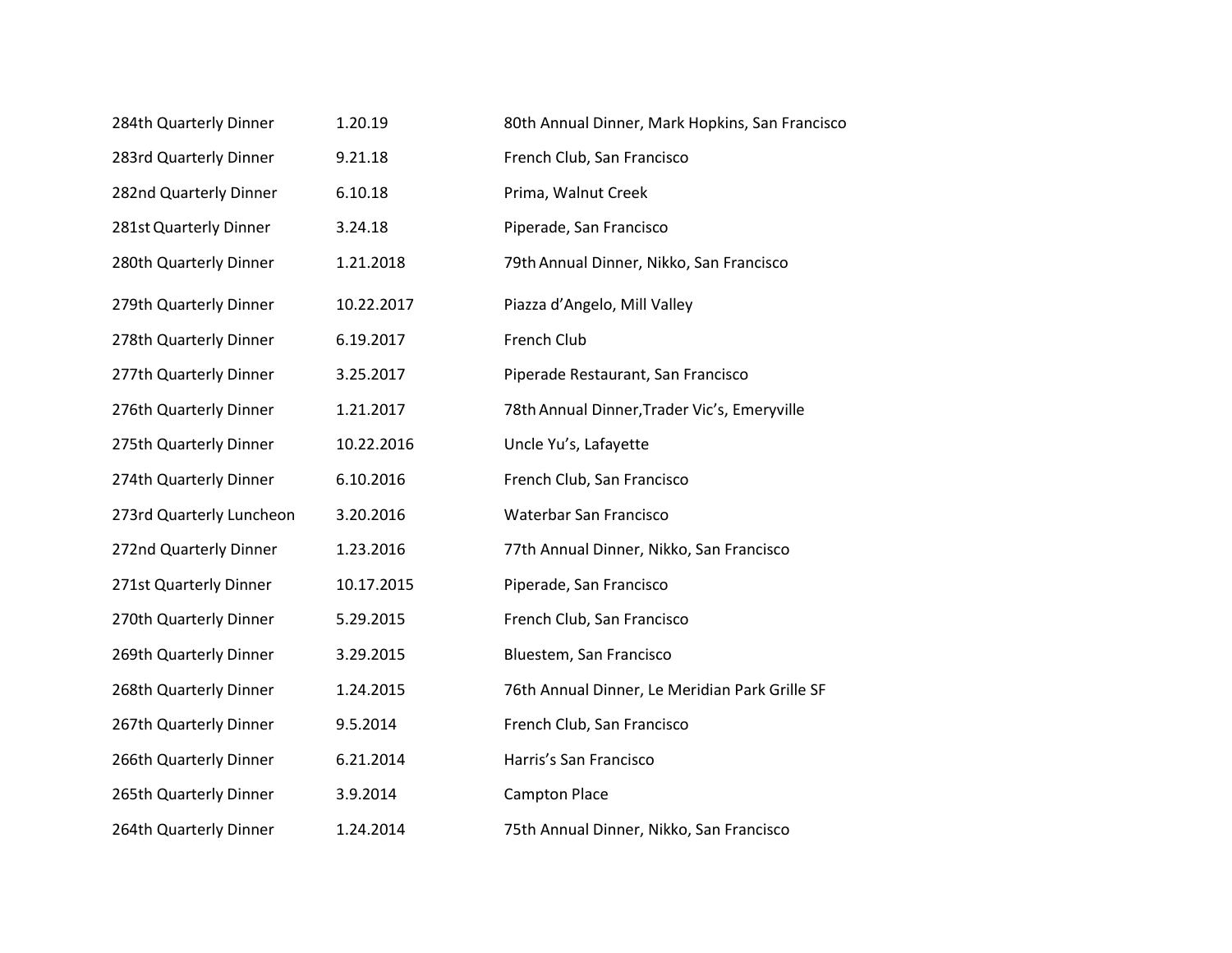| 263rd Quarterly Dinner | 11.10.2013 | Prima, Walnut Creek                                  |
|------------------------|------------|------------------------------------------------------|
| 262nd Quarterly Dinner | 6.15.2013  | Farina Restaurant, San Francisco                     |
| 261st Quarterly Dinner | 3.23.2013  | Moss Room in Cal. Academy of Sciences                |
| 260th Quarterly Dinner | 1.26.2013  | 74th Annual Dinner, Mandarin Oriental, San Francisco |
| 259th Quarterly Dinner | 9.11.2012  | The French Club, San Francisco                       |
| 258th Quarterly Dinner | 6.10.2012  | Beretta Ristorante, San Francisco                    |
| 257th Quarterly Dinner | 3.24.2012  | Wayfare Tavern, San Francisco                        |
| 256th Quarterly Dinner | 1.22.2012  | 73rd Annual Dinner, Ritz Carlton, San Francisco      |
| 255th Quarterly Dinner | 9.18.2011  | Trader Vic's, Emeryville                             |
| 254th Quarterly Dinner | 6.29.2011  | The French Club                                      |
| 253rd Quarterly Dinner | 3.27.2011  | Moss Room in Cal. Academy of Sciences                |
| 252nd Quarterly Dinner | 1.23.2011  | 72nd Annual Dinner, Stanford Court Hotel             |
| 251st Quarterly Dinner | 9.26.2010  | Campton Place Hotel, San Francisco                   |
| 250th Quarterly Dinner | 6.27.2010  | Hotel Vitale, San Francisco                          |
| 249th Quarterly Dinner | 3.21.2010  | Marché Restaurant, Menlo Park                        |
| 248th Quarterly Dinner | 1.24.2010  | 71st Annual Dinner, Ritz Carlton San Francisco       |

| 247th Quarterly Dinner | 9.20.2009 | Concordia-Argonaut |
|------------------------|-----------|--------------------|
| 246th Quarterly Dinner | 6.17.2009 | The French Club    |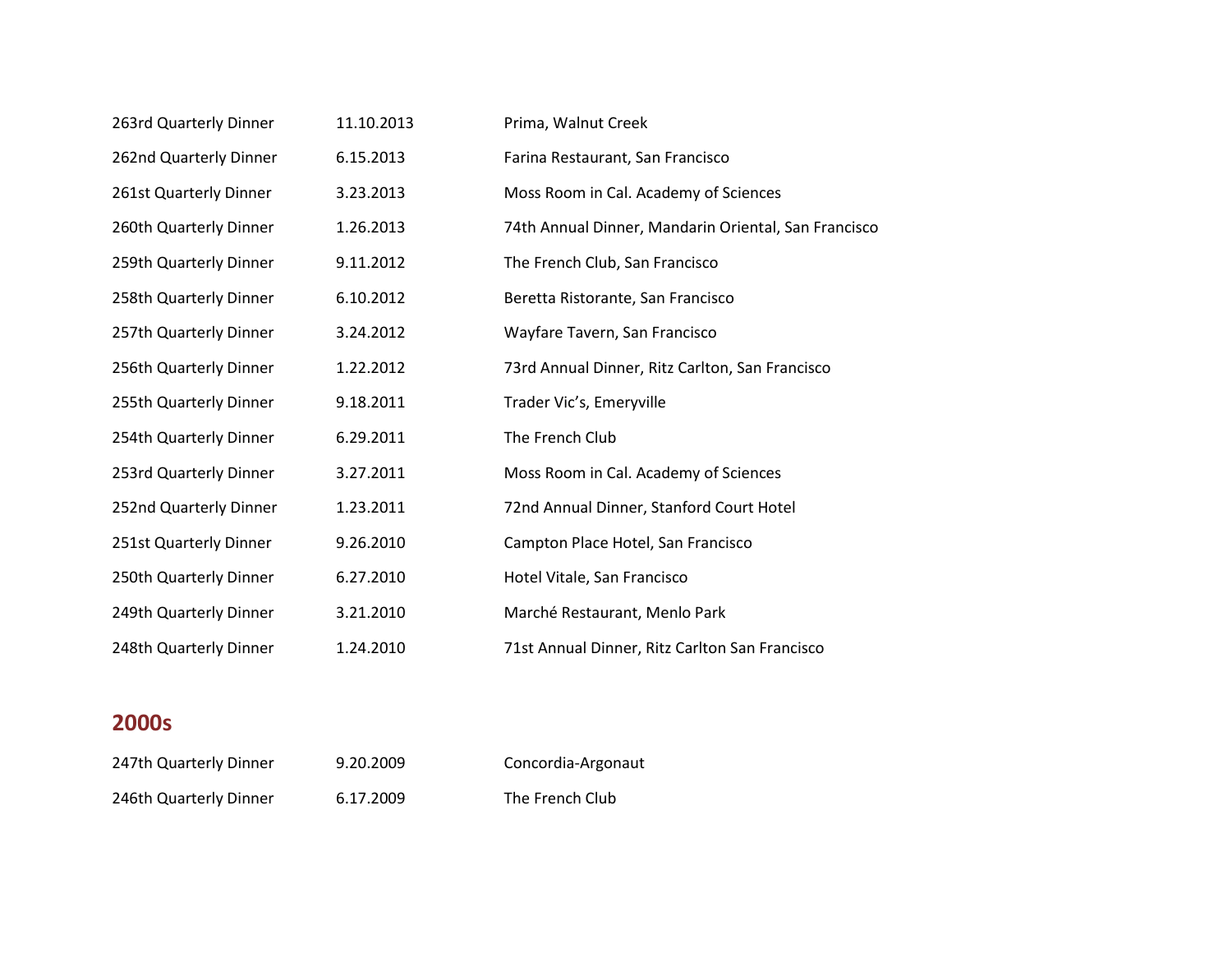| 245th Quarterly Dinner | 3.29.2009  | Harris's. San Francisco                           |
|------------------------|------------|---------------------------------------------------|
| 244th Quarterly Dinner | 1.10.2009  | 70th Annual Dinner, Le Meridien Park Grille, S.F. |
| 243rd Quarterly Dinner | 10.11.2008 | Parc 55 Hotel, San Francisco                      |
| 242nd Quarterly Dinner | 6.22.2008  | Olympic Club Lakeside                             |
| 241st Quarterly Dinner | 4.5.2008   | Rubicon Restaurant, San Francisco                 |
| 240th Quarterly Dinner | 1.24.2008  | 69th Annual Dinner, Stanford Court Hotel          |
| 239th Quarterly Dinner | 11.11.2007 | Pres a Vi, San Francisco                          |
| 238th Quarterly Dinner | 6.27.2007  | The French Club, Cercle L'Union                   |
| 237th Quarterly Dinner | 4.1.2007   | C.I.A. Greystone, Napa                            |
| 236th Quarterly Dinner | 2.18.2007  | 68th Annual Dinner, Stanford Court Hotel          |
| 235th Quarterly Dinner | 11.12.2006 | Shanghai 1930, San Francisco                      |
| 234th Quarterly Dinner | 6.9.2006   | World Trade Club, San Francisco                   |
| 233rd Quarterly Dinner | 3.24.2006  | Bistro 350 Culinary Academy, San Francisco        |
| 232nd Quarterly Dinner | 1.28.2006  | 67th Annual Dinner, Campton Place Hotel           |
| 231st Quarterly Dinner | 10.29.2005 | <b>Stanford Court Hotel</b>                       |
| 230th Quarterly Dinner | 6.12.2005  | <b>Stanford Faculty Club</b>                      |
| 229th Quarterly Dinner | 3.1.2005   | California Culinary Academy                       |
| 228th Quarterly Dinner | 1.29.2005  | 66th Annual Dinner, Mark Hopkins                  |
| 227th Quarterly Dinner | 10.29.2004 | Olympic Club on Lakeside                          |
| 226th Quarterly Dinner | 7.10.2004  | Palio d'Asti, San Francisco                       |
| 225th Quarterly Dinner | 4.7.2004   | World Trade Club, San Francisco                   |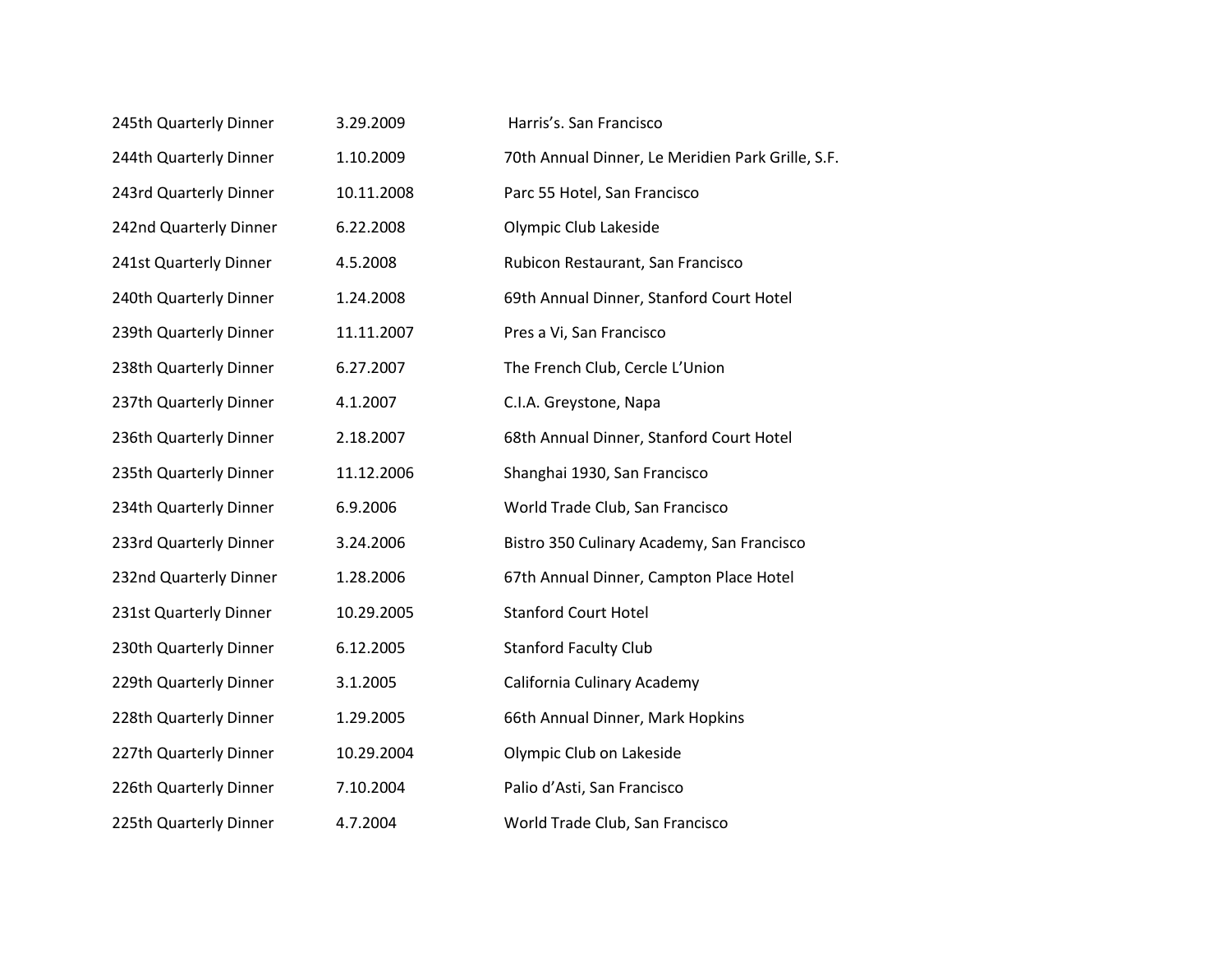| 224th Quarterly Dinner | 1.28.2004  | 65th Annual Dinner, Ritz -Carlton, San Francisco |
|------------------------|------------|--------------------------------------------------|
| 223rd Quarterly Dinner | 11.5.2003  | Carnelian Room, San Francisco                    |
| 222nd Quarterly Dinner | 6.28.2003  | Artesa Vineyards, Carneros                       |
| 221st Quarterly Dinner | 4.30.2003  | Mark Hopkins Hotel                               |
| 220th Quarterly Dinner | 1.22.2003  | 64th Annual Dinner, Butterfly Restaurant         |
| 219th Quarterly Dinner | 10.18.2002 | Olympic Club on Lakeside                         |
| 218th Quarterly Dinner | 6.26.2002  | Uncle Yu's Restaurant, San Ramon                 |
| 217th Quarterly Dinner | 4.24.2002  | 31 Ellsworth Restaurant, San Mateo               |
| 216th Quarterly Dinner | 1.31.2002  | 63rd Annual Dinner, Concordia Argonaut           |
| 215th Quarterly Dinner | 10.17.2001 | Park Hyatt Hotel, San Francisco                  |
| 214th Quarterly Dinner | 6.27.2001  | Xanadu Restaurant, Berkeley                      |
| 213th Quarterly Dinner | 4.25.2001  | Mark Hopkins Hotel                               |
| 212th Quarterly Dinner | 1.24.2001  | 62nd Annual Dinner. Pan Pacific SF               |
| 211th Quarterly Dinner | 11.16.2000 | Concordia Argonaut Club                          |
| 210th Quarterly Dinner | 8.9.2000   | Atrium, San Francisco                            |
| 209th Quarterly Dinner | 4.12.2000  | St. Francis Yacht Club, San Francisco            |
| 208th Quarterly Dinner | 1.24.2000  | 61st Annual Dinner, Palace Hotel, San Francisco  |

207th Quarterly Dinner 10.20.1999 Harbor Village Restaurant, San Francisco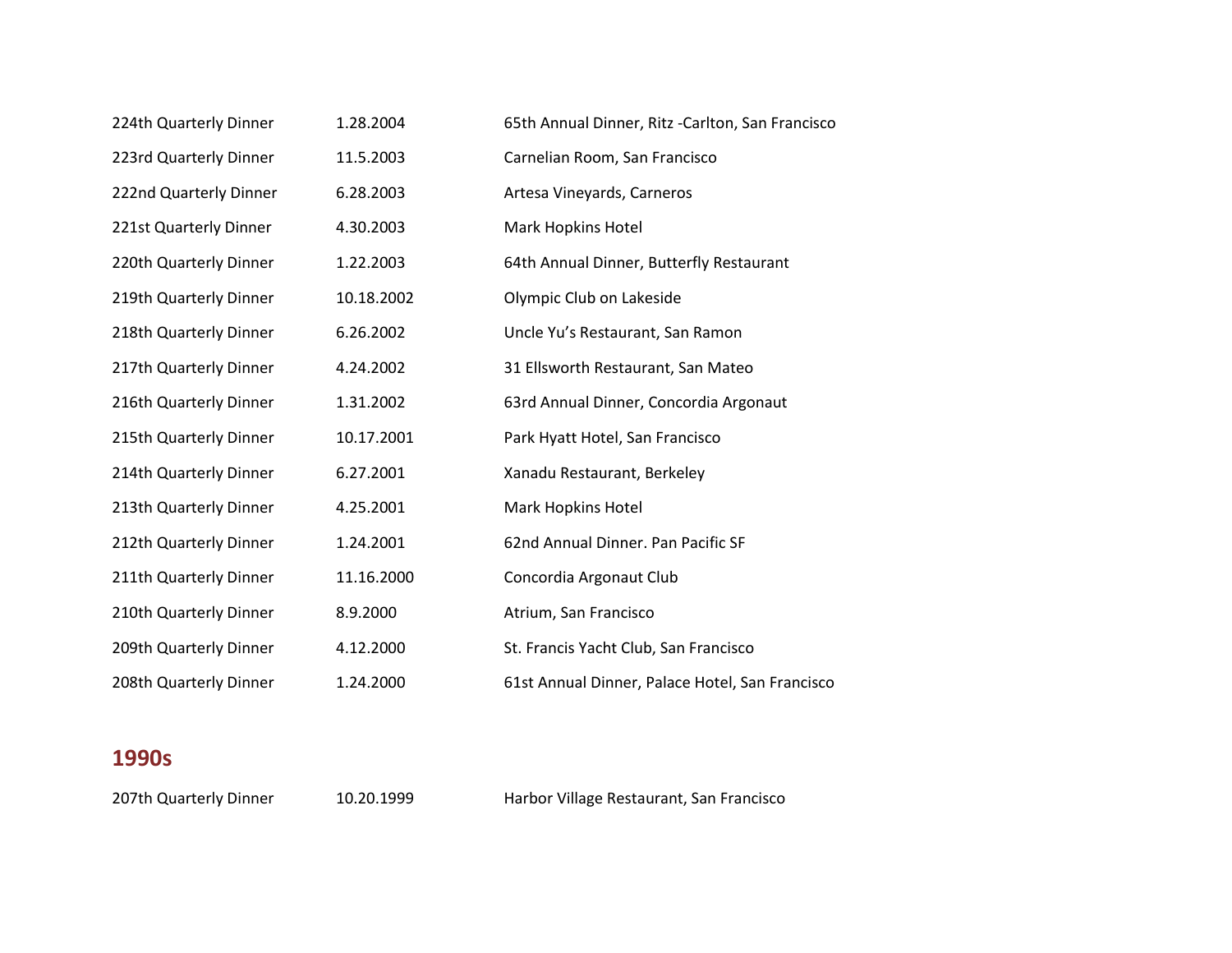| 206th Quarterly Dinner | 8.4.1999   | Mark Hopkins Hotel                        |
|------------------------|------------|-------------------------------------------|
| 205th Quarterly Dinner | 5.12.1999  | Pan Pacific Hotel                         |
| 204th Quarterly Dinner | 1.27.1999  | 60st Annual, The City Club, San Francisco |
| 203rd Quarterly Dinner | 10.14.1998 | Claremont Hotel, Berkeley                 |
| 202nd Quarterly Dinner | 6.17.1998  | Mark Hopkins Hotel                        |
| 201st Quarterly Dinner | 3.18.98    | Silks, Mandarin Oriental Hotel, SF        |
| 200th Quarterly Dinner | 1.14.1998  | 59th Annual, One Market Restaurant, SF    |
| 199th Quarterly Dinner | 10.8.1997  | Carnelian Room, San Francisco             |
| 198th Quarterly Dinner | 6.12.1997  | University Club, San Francisco            |
| 197th Quarterly Dinner | 3.19.97    | ANA Hotel, San Francisco                  |
| 196th Quarterly Dinner | 1.15.1997  | 58th Annual, Palace Hotel, San Francisco  |
| 195th Quarterly Dinner | 10.23.1996 | Mark Hopkins Hotel                        |
| 194th Quarterly Dinner | 6.12.1996  | St. Francis Hotel, San Francisco          |
| 193rd Quarterly Dinner | 3.27.1996  | Hotel Sofitel, Redwood City               |
| 192nd Quarterly Dinner | 1.10.1996  | 57th Annual, Ritz-Carlton San Francisco   |
| 191st Quarterly Dinner | 10.25.1995 | Pan Pacific Hotel, San Francisco          |
| 190th Quarterly Dinner | 6.28.1995  | (Honoring Leon Adams) Park Hyatt Hotel    |
| 189th Quarterly Dinner | 3.14.1995  | Concordia Argonaut Club, San Francisco    |
| 188th Quarterly Dinner | 1.18.1995  | 56th Annual, Bohemian Club, San Francisco |
| 187th Quarterly Dinner | 10.19.1994 | Mark Hopkins Hotel                        |
| 186th Quarterly Dinner | 6.8.1994   | Uncle Yu's, San Ramon                     |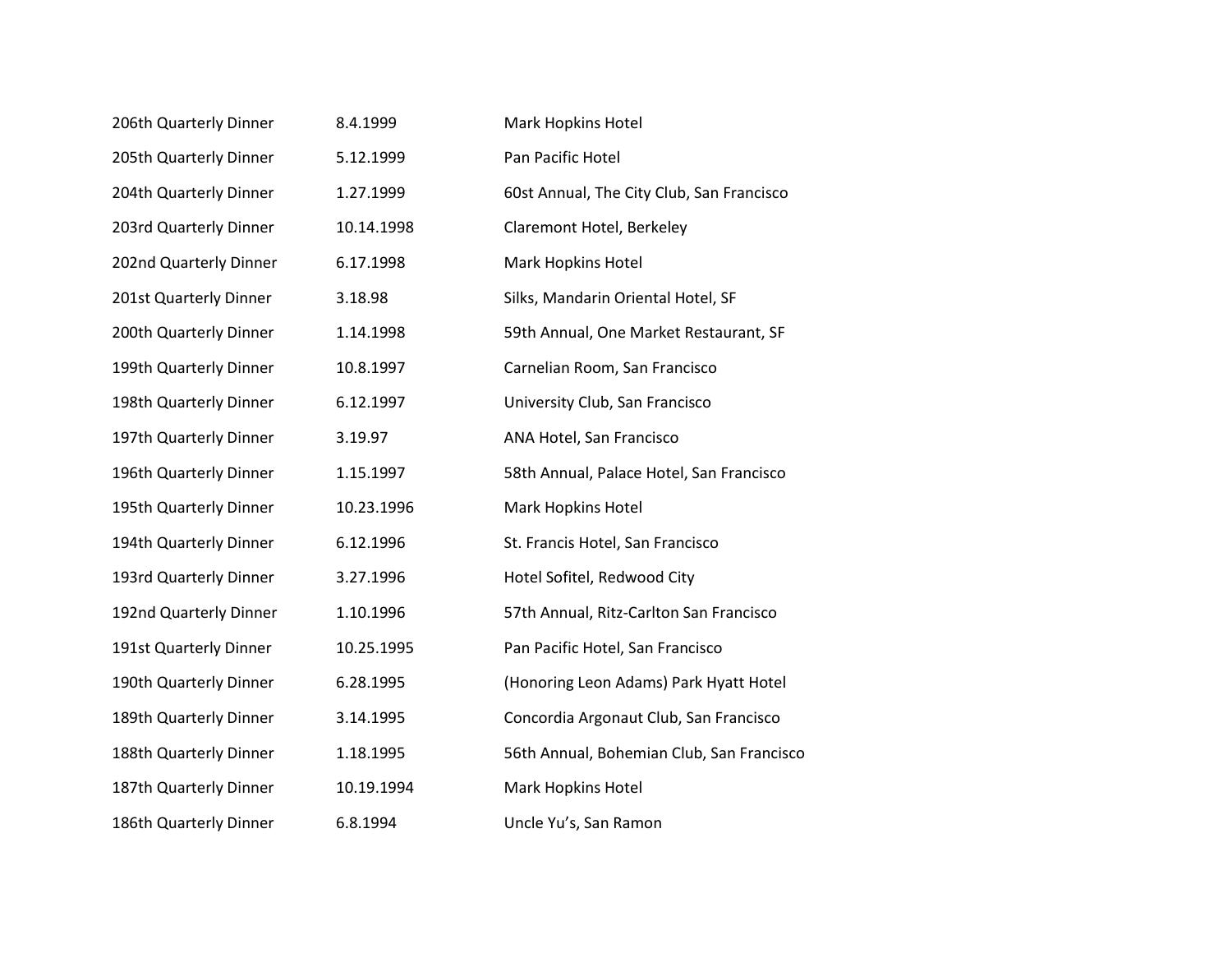| 185th Quarterly Dinner | 4.6.1994   | St. Francis Yacht Club, San Francisco               |
|------------------------|------------|-----------------------------------------------------|
| 184th Quarterly Dinner | 1.19.1994  | (RFU President, 1994) 55th Annual Ritz-Carlton S.F. |
| 183rd Quarterly Dinner | 10.13.1993 | Stanford Court Hotel, San Francisco                 |
| 182nd Quarterly Dinner | 6.2.1993   | Pan Pacific Hotel, San Francisco                    |
| 181st Quarterly Dinner | 3.17.1993  | The Claremont Hotel, Berkeley                       |
| 180th Quarterly Dinner | 1.6.1993   | 54th Annual, Pacific-Union Club, San Francisco      |
| 179th Quarterly Dinner | 10.28.1992 | Lafayette Park Hotel, Lafayette                     |
| 178th Quarterly Dinner | 6.10.1992  | Park Hyatt, San Francisco                           |
| 177th Quarterly Dinner | 3.11.1992  | Hotel Nikko, San Francisco                          |
| 176th Quarterly Dinner | 1.8.1992   | 53rd Ritz-Carlton Hotel, San Francisco              |
| 175th Quarterly Dinner | 11.13.1991 | Sheraton Palace Hotel, San Francisco                |
| 174th Quarterly Dinner | 6.12.1991  | The Stanford Faculty Club, Palo Alto                |
| 173rd Quarterly Dinner | 3.20.1991  | The City Club, San Francisco                        |
| 172nd Quarterly Dinner | 1.9.1991   | 52nd Annual, Stanford Court Hotel, San Francisco    |
| 171st Quarterly Dinner | 10.24.1990 | Marriott Hotel, San Francisco                       |
| 170th Quarterly Dinner | 6.6.1990   | Le Meridian Hotel, San Francisco                    |
| 169th Quarterly Dinner | 3.14.1990  | Hotel Sofitel, Redwood City                         |
| 168th Quarterly Dinner | 1.10.1990  | 51st Annual, Lakeview Club, Oakland                 |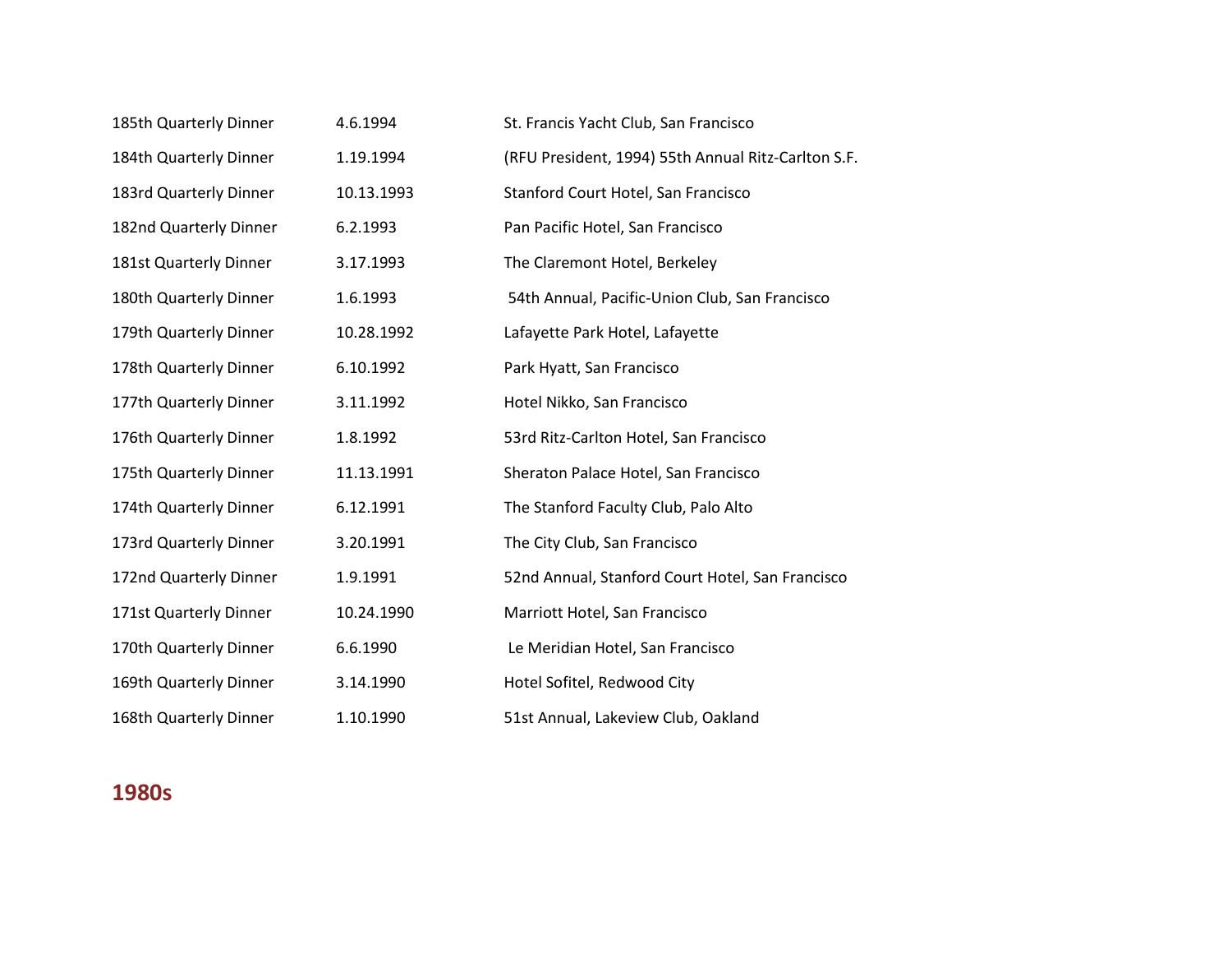| 167th Quarterly Dinner | 11.9.1989 | honoring Leon Adams, St. Francis Hotel           |
|------------------------|-----------|--------------------------------------------------|
| 166th Quarterly Dinner | 6.8.1989  | <b>Mark Hopkins</b>                              |
| 165th Quarterly Dinner | 3.8.1989  | California Culinary Academy                      |
| 164th Quarterly Dinner | 1.11.1989 | 50th Annual, Fairmont Hotel San Francisco        |
| 163rd Quarterly Dinner | 11.2.1988 | The Portman, San Francisco                       |
| 162nd Quarterly Dinner | 6.16.1988 | Ramada Renaissance San Francisco S               |
| 161st Quarterly Dinner | 3.8.1988  | Hotel Nikko, San Francisco                       |
| 160th Quarterly Dinner | 1.13.1988 | 49th Annual, California G.C. South San Francisco |
| 159th Quarterly Dinner | 11.4.1987 | <b>Stanford Court Hotel</b>                      |
| 158th Quarterly Dinner | 6.3.1987  | St. Francis Hotel                                |
| 157th Quarterly Dinner | 3.2.1987  | Concordia Argonaut Club                          |
| 156th Quarterly Dinner | 1.7.1987  | 48th Annual California Culinary Academy          |
| 155th Quarterly Dinner | 11.5.1986 | Ramada Renaissance Hotel                         |
| 154th Quarterly Dinner | 6.4.1986  | Hilton Hotel, San Francisco                      |
| 153rd Quarterly Dinner | 3.5.1986  | <b>Mark Hopkins</b>                              |
| 152nd Quarterly Dinner | 1.8.1986  | 47th Annual Clift Hotel, San Francisco           |
| 151st Quarterly Dinner | 11.6.1985 | C Faculty Club Berkeley                          |
| 150th Quarterly Dinner | 6.5.1985  | <b>Stanford Court Hotel</b>                      |
| 149th Quarterly Dinner | 3.6.1985  | Meridian Hotel                                   |
| 148th Quarterly Dinner | 1.9.1985  | 46th Annual St. Francis Hotel                    |
| 147th Quarterly Dinner | 11.5.1984 | <b>Fairmont Hotel</b>                            |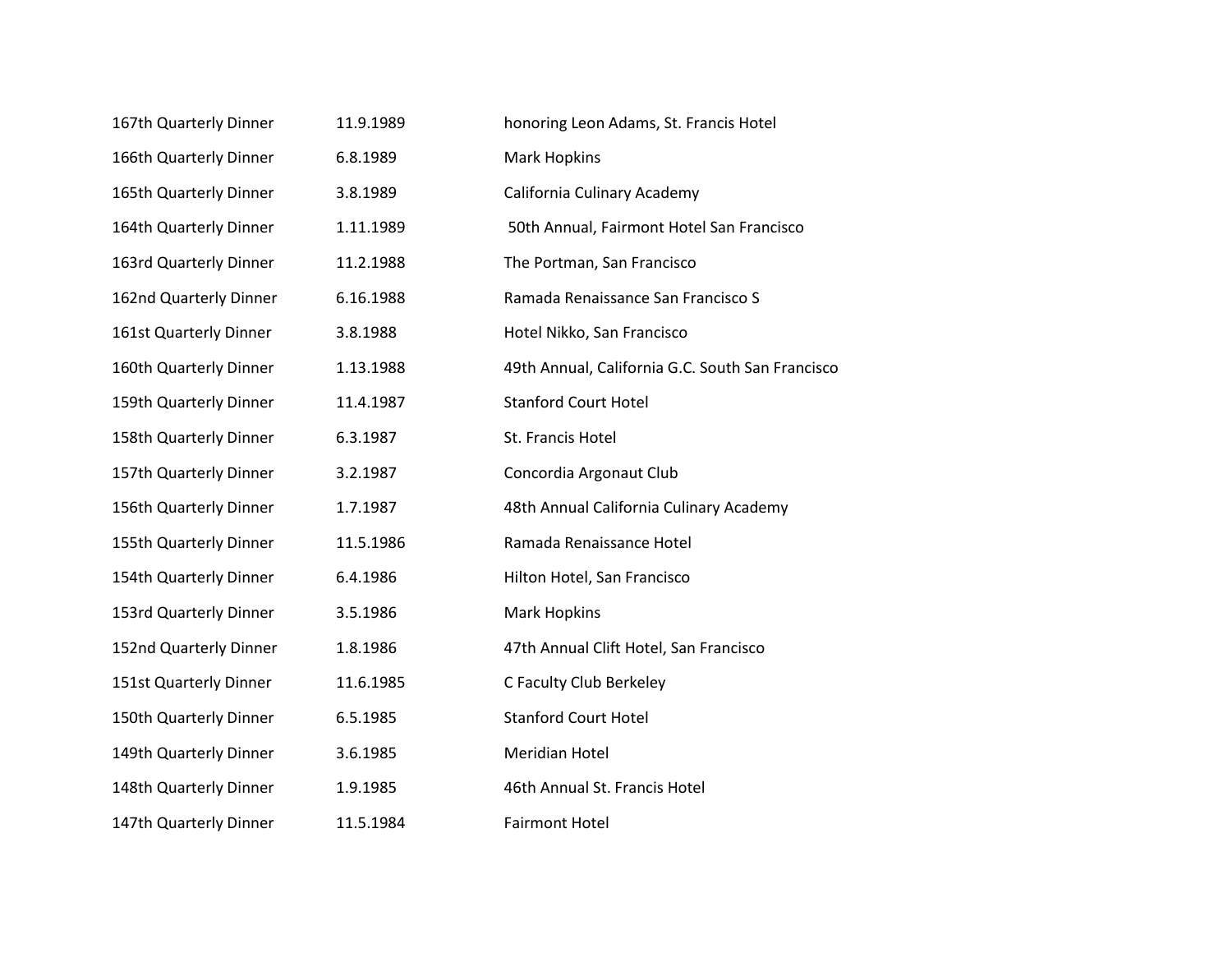| 146th Quarterly Dinner | 6.6.1984  | Claremont Country Club, Oakland             |
|------------------------|-----------|---------------------------------------------|
| 145th Quarterly Dinner | 3.7.1984  | <b>Stanford Court Hotel</b>                 |
| 144th Quarterly Dinner | 1.4.1984  | 45th Annual, Carnelian Room                 |
| 143rd Quarterly Dinner | 11.7.1983 | Concordia Argonaut Club                     |
| 142nd Quarterly Dinner | 6.1.1983  | <b>Stanford Faculty Club</b>                |
| 141st Quarterly Dinner | 3.2.1983  | <b>Hyatt Regency Hotel</b>                  |
| 140th Quarterly Dinner | 1.5.1983  | 44th Annual, Bohemian Club, San Francisco   |
| 139th Quarterly Dinner | 11.3.1982 | St. Francis Hotel                           |
| 138th Quarterly Dinner | 6.2.1982  | <b>Fairmont Hotel</b>                       |
| 137th Quarterly Dinner | 3.3.1982  | Clift Hotel                                 |
| 136th Quarterly Dinner | 1.6.1982  | 43rd Annual, St. Francis Hotel              |
| 135th Quarterly Dinner | 11.4.1981 | The Family Club                             |
| 134th Quarterly Dinner | 6.3.1981  | <b>Stanford Court Hotel</b>                 |
| 133rd Quarterly Dinner | 3.4.1981  | Kee Joon's Penthouse Restaurant, Burlingame |
| 132nd Quarterly Dinner | 1.7.1981  | 42nd Annual, Bohemian Club                  |
| 131st Quarterly Dinner | 11.5.1980 | Kaiser Center, Oakland                      |
| 130th Quarterly Dinner | 6.4.1980  | SF Hilton Hotel                             |
| 129th Quarterly Dinner | 3.5.1980  | Olympic Club City                           |
| 128th Quarterly Dinner | 1.9.1980  | 41st Annual, The Family Club, San Francisco |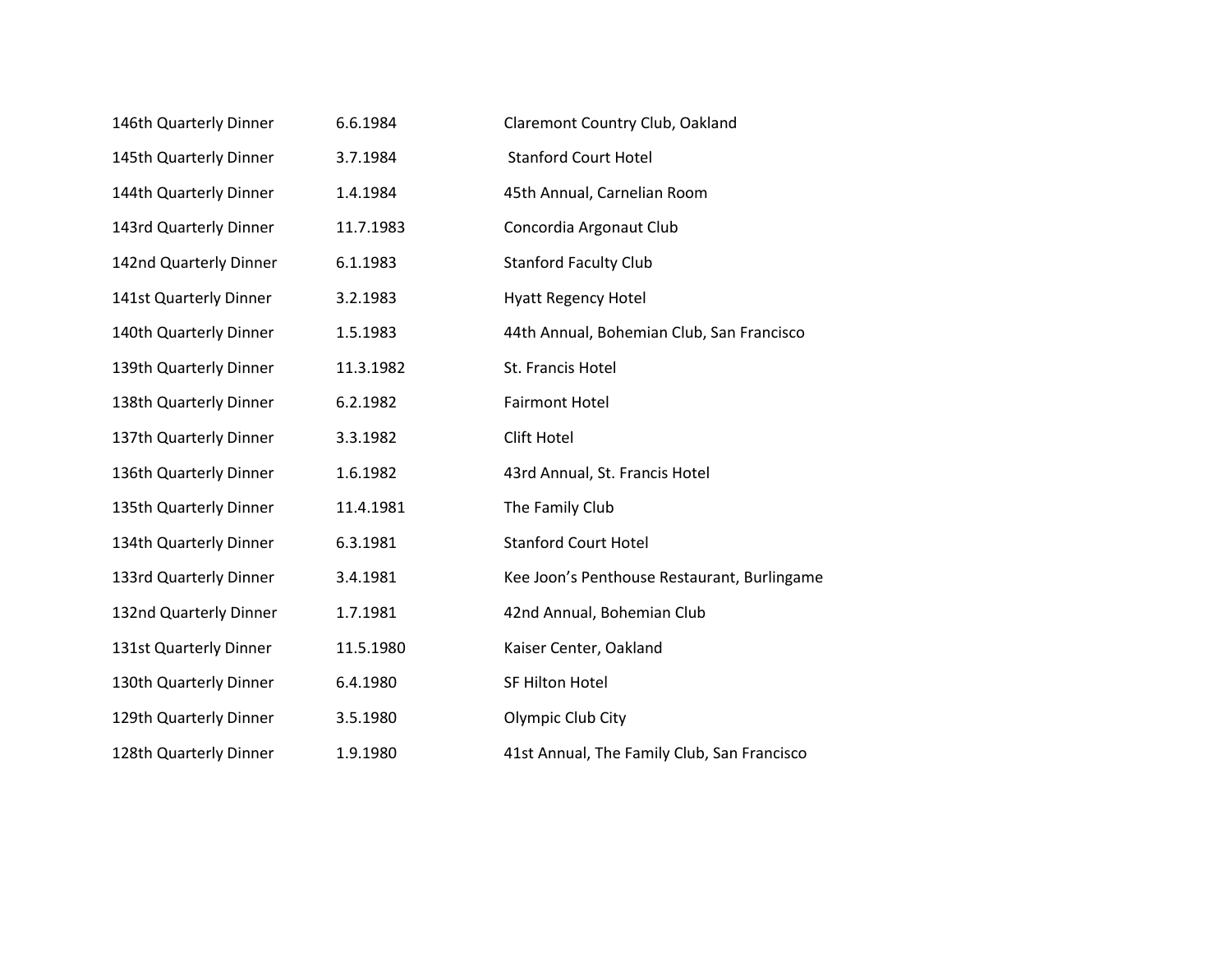| 127th Quarterly Dinner | 10.30.1979 | St. Francis Hotel                  |
|------------------------|------------|------------------------------------|
| 126th Quarterly Dinner | 6.4.1979   | Concordia Argonaut Club            |
| 125th Quarterly Dinner | 3.7.1979   | Clift Hotel                        |
| 124th Quarterly Dinner | 1.10.79    | 40th Annual St. Francis Yacht Club |
| 123rd Quarterly Dinner | 11.1.1978  | St. Francis Hotel                  |
| 122nd Quarterly Dinner | 5.31.1978  | Trader Vic's, San Francisco        |
| 121st Quarterly Dinner | 3.1.1978   | The Family                         |
| 120th Quarterly Dinner | 1.11.1978  | 39th Annual, Bohemian Club         |
| 119th Quarterly Dinner | 11.3.1977  | St. Francis Hotel                  |
| 118th Quarterly Dinner | 6.1.1977   | <b>Stanford Faculty Club</b>       |
| 117th Quarterly Dinner | 3.2.1977   | Metropolitan Club                  |
| 116th Quarterly Dinner | 1.12.1977  | 38th Annual, The Family            |
| 115th Quarterly Dinner | 11.3.1976  | Hyatt, Union Square                |
| 114th Quarterly Dinner | 6.2.1976   | <b>Stanford Court Hotel</b>        |
| 113th Quarterly Dinner | 3.3.1976   | Narsai's                           |
| 112th Quarterly Dinner | 1.7.1976   | 37th Annual, Trader Vic's SF       |
| 111th Quarterly Dinner | 11.4.1975  | Argonaut                           |
| 110th Quarterly Dinner | 6.4.1975   | Kaiser Center Oakland              |
| 109th Quarterly Dinner | 3.5.1975   | <b>Bohemian Club</b>               |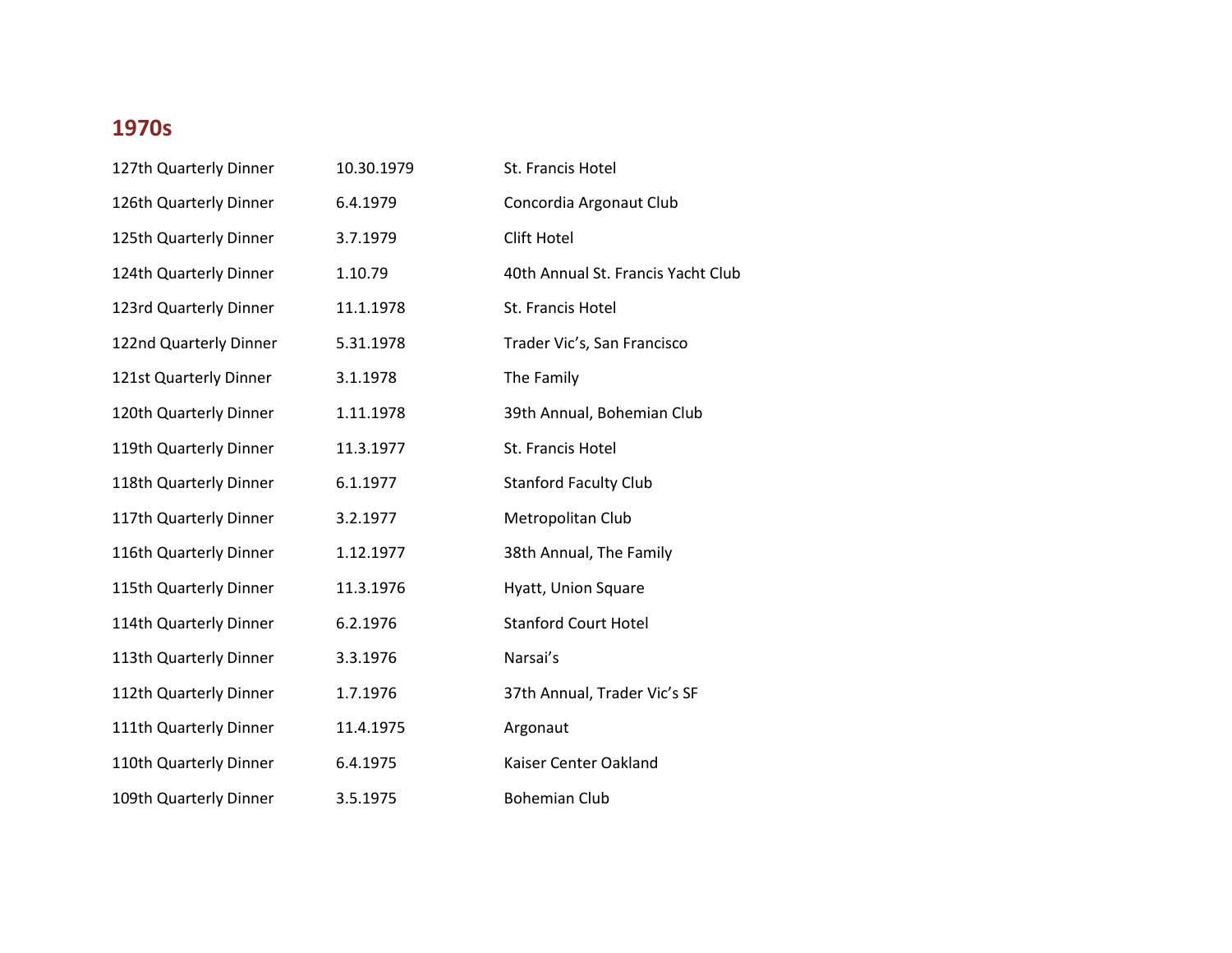| 108th Quarterly Dinner | 1.8.1975   | 36th Annual, The Family                      |
|------------------------|------------|----------------------------------------------|
| 107th Quarterly Dinner | 11.7.1974  | St. Francis Yacht Club                       |
| 106th Quarterly Dinner | 6.5.1974   | St. Luke's Hospital San Francisco            |
| 105th Quarterly Dinner | 3.5.1974   | Fleet Admiral Nimitz Club, Treasure Island   |
| 104th Quarterly Dinner | 1.9.1974   | 35th Annual, Bohemian Club                   |
| 103rd Quarterly Dinner | 10.31.1973 | Kaiser Center, Oakland                       |
| 102nd Quarterly Dinner | 6.6.1973   | <b>Empress of China</b>                      |
| 101st Quarterly Dinner | 3.7.1973   | St. Francis Memorial Hospital                |
| 100th Quarterly Dinner | 1.10.1973  | 34th Annual, The Family                      |
| 99th Quarterly Dinner  | 11.1.1972  | City College                                 |
| 98th Quarterly Dinner  | 6.7.1972   | St. Francis Hotel                            |
| 97th Quarterly Dinner  | 3.28.1972  | Concordia Argonaut                           |
| 96th Quarterly Dinner  | 1.5.1972   | 33rd Annual Bohemian Club                    |
| 95th Quarterly Dinner  | 11.3.1971  | St. Francis Hotel                            |
| 94th Quarterly Dinner  | 6.2.1971   | The Family                                   |
| 93rd Quarterly Dinner  | 3.3.1971   | The Palace Hotel                             |
| 92nd Quarterly Dinner  | 1.6.1971   | 32nd Annual, Bohemian Club                   |
| 91st Quarterly Dinner  | 11.4.1970  | Kaiser Center, Oakland                       |
| 90th Quarterly Dinner  | 5.27.1970  | on board S.S. Pres. Cleveland, San Francisco |
| 89th Quarterly Dinner  | 3.25.1970  | San Francisco Hilton                         |
| 88th Quarterly Dinner  | 1.7.1970   | 31st Annual, The Family                      |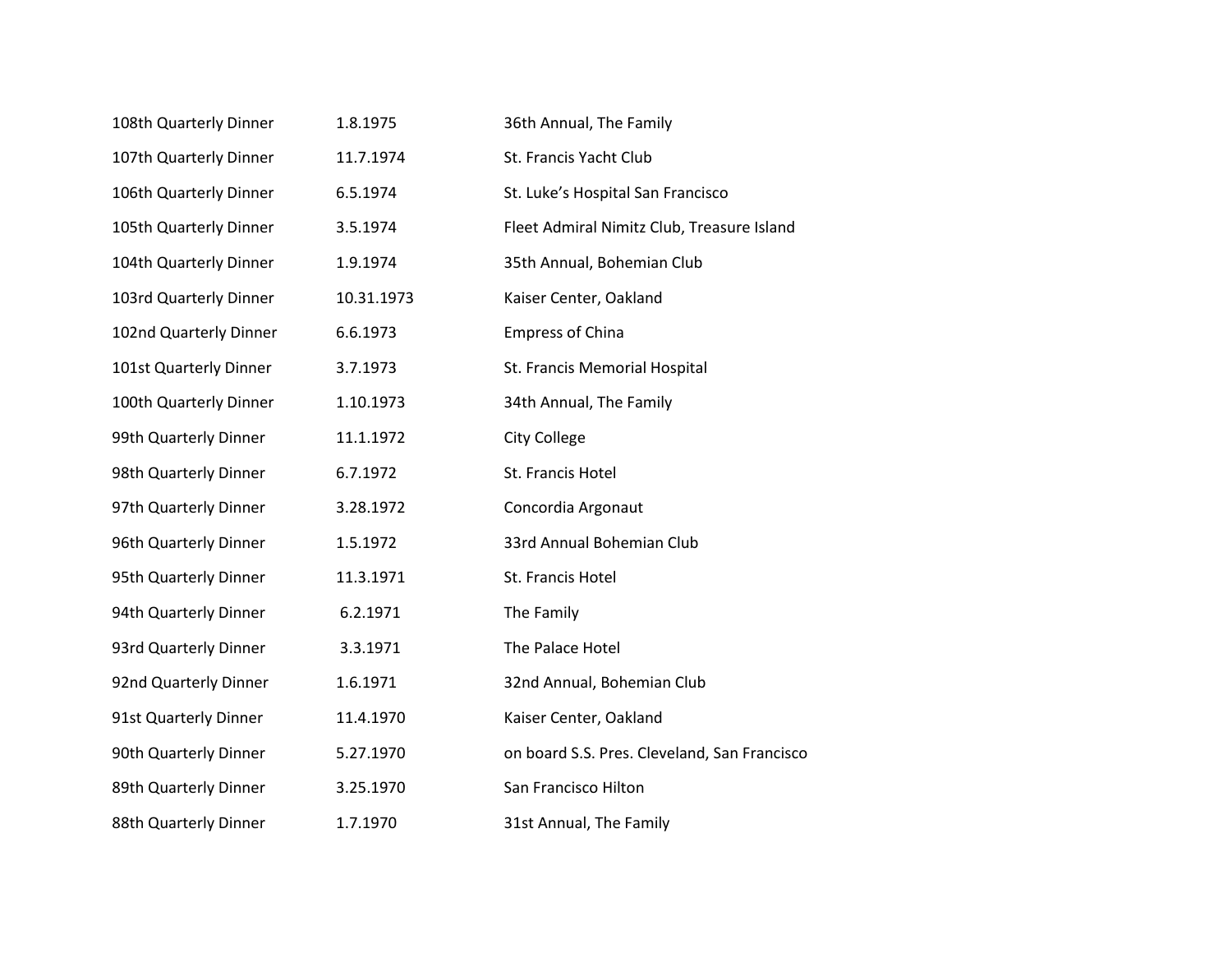| 87th Quarterly Dinner | 11.6.1969 | City College San Francisco       |
|-----------------------|-----------|----------------------------------|
| 86th Quarterly Dinner | 6.4.1969  | <b>Bohemian Club</b>             |
| 85th Quarterly Dinner | 3.5.1969  | St. Luke's Hospital              |
| 84th Quarterly Dinner | 1.8.1969  | 30th. Annual, Trader Vic's SF    |
| 83rd Quarterly Dinner | 11.6.1968 | St. Francis Hotel                |
| 82nd Quarterly Dinner | 6.5.1968  | The Family                       |
| 81st Quarterly Dinner | 3.6.1968  | Olympic Club                     |
| 80th Quarterly Dinner | 1.10.1968 | 29th. Annual, Bohemian Club      |
| 79th Quarterly Dinner | 11.1.1967 | Kaiser Center                    |
| 78th Quarterly Dinner | 5.23.1967 | Concordia Argonaut               |
| 77th Quarterly Dinner | 3.1.1967  | Le Trianon                       |
| 76th Quarterly Dinner | 1.11.1967 | 28th. Annual, St. Francis Hotel  |
| 75th Quarterly Dinner | 11.3.1966 | Hyatt House, Burlingame          |
| 74th Quarterly Dinner | 6.1.1966  | <b>SF Hilton</b>                 |
| 73rd Quarterly Dinner | 3.2.1966  | <b>Bohemian Club</b>             |
| 72nd Quarterly Dinner | 1.5.1966  | 27th. Annual, The Stock Exchange |
| 71st Quarterly Dinner | 11.4.1965 | The Palace Hotel                 |
| 70th Quarterly Dinner | 6.2.1965  | <b>Bohemian Club</b>             |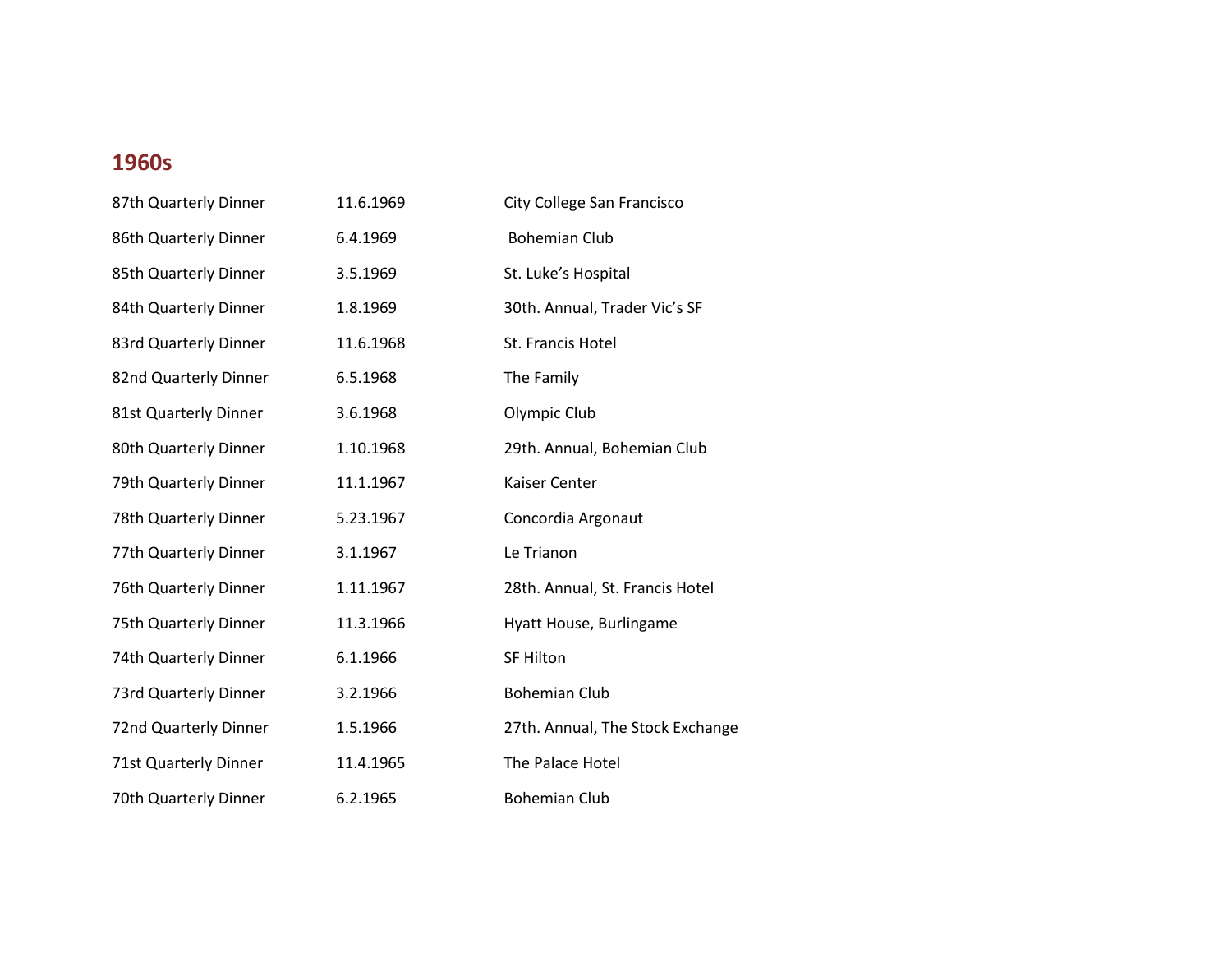| 69th Quarterly Dinner        | 3.24.1965  | Fort Mason Officers Club                    |
|------------------------------|------------|---------------------------------------------|
| 68th Quarterly Dinner        | 1.6.1965   | 26th Annual, St. Francis Hotel              |
| 67th Quarterly Dinner        | 11.4.1964  | Kaiser Center Oakland                       |
| 66th Quarterly Dinner        | 5.27.1964  | on board Matson Line S.S. Mariposa in port. |
| 65th Quarterly Dinner        | 4.1.1964   | <b>Bohemian Club</b>                        |
| 64th Quarterly Dinner        | 1.9.1964   | 25th. Annual, St. Francis yacht Club        |
| 63rd Quarterly Dinner        | 11.20.1963 | The Palace Hotel                            |
| 62nd Quarterly Dinner        | 6.5.1963   | St. Francis Hotel                           |
| <b>61st Quarterly Dinner</b> | 4.4.1963   | <b>Olympic Country Club</b>                 |
| 60th Quarterly Dinner        | 1.9.1963   | 24th Annual, Bohemian Club                  |
| 59th Quarterly Dinner        | 11.7.1962  | St. Francis Hotel                           |
| 58th Quarterly Dinner        | 6.4.1962   | The Palace Hotel                            |
| 57th Quarterly Dinner        | 3.21.1962  | <b>Mark Hopkins</b>                         |
| 56th Quarterly Dinner        | 1.10.1962  | 23rd Annual, Clift Hotel                    |
| 55th Quarterly Dinner        | 11.13.1961 | Concordia Argonaut                          |
| 54th Quarterly Dinner        | 6.7.1961   | <b>Bohemian Club</b>                        |
| 53rd Quarterly Dinner        | 4.5.1961   | St. Francis Hotel                           |
| 52nd Quarterly Dinner        | 1.11.1961  | 22nd Annual, St. Francis Hotel              |
| 51st Quarterly Dinner        | 11.9.1960  | The Palace Hotel                            |
| 50th Quarterly Dinner        | 5.2.1960   | The Palace Hotel                            |
| 49th Quarterly Dinner        | 3.23.1960  | <b>Bohemian Club</b>                        |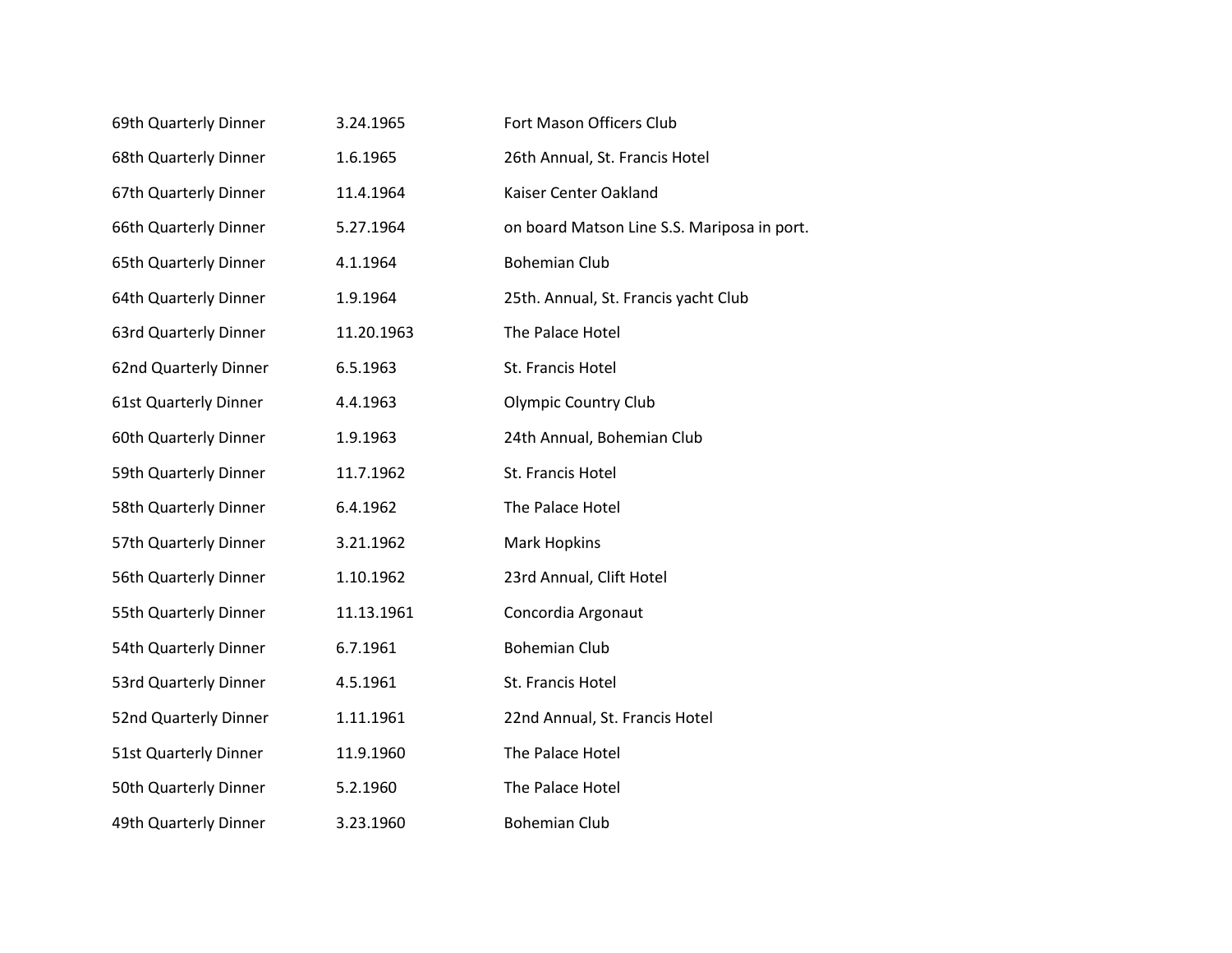| 47th Quarterly Dinner | 11.18.1959 | St. Francis Hotel               |
|-----------------------|------------|---------------------------------|
| 46th Quarterly Dinner | 6.10.1959  | Athens Athletic club            |
| 45th Quarterly Dinner | 4.1.1959   | <b>Bohemian Club</b>            |
| 44th Quarterly Dinner | 1.14.1959  | 20th. Annual, St. Francis Hotel |
| 43rd Quarterly Dinner | 11.11.1958 | The Palace Hotel                |
| 42nd Quarterly Dinner | 5.28.1958  | St. Francis Hotel               |
| 41st Quarterly Dinner | 3.31.1958  | Chez Romanoff                   |
| 40th Quarterly Dinner | 2.13.1958  | 19th Annual, Palace Hotel       |
| 39th Quarterly Dinner | 11.12.1957 | St. Francis Hotel               |
| 38th Quarterly Dinner | 6.25.1957  | The Palace Hotel                |
| 37th Quarterly Dinner | 4.23.1957  | <b>Bohemian Club</b>            |
| 36th Quarterly Dinner | 1.15.1957  | 18th. Annual, The Palace Hotel  |
| 35th Quarterly Dinner | 10.30.1956 | <b>Bohemian Club</b>            |
| 34th Quarterly Dinner | 5.8.1956   | St. Francis Hotel               |
| 33rd Quarterly Dinner | 2.29.56    | 17th Annual, The Palace Hotel   |
| 32nd Quarterly Dinner | 12.7.1955  | St. Francis Hotel               |
| 31st Quarterly Dinner | 3.2.1955   | <b>Bohemian Club</b>            |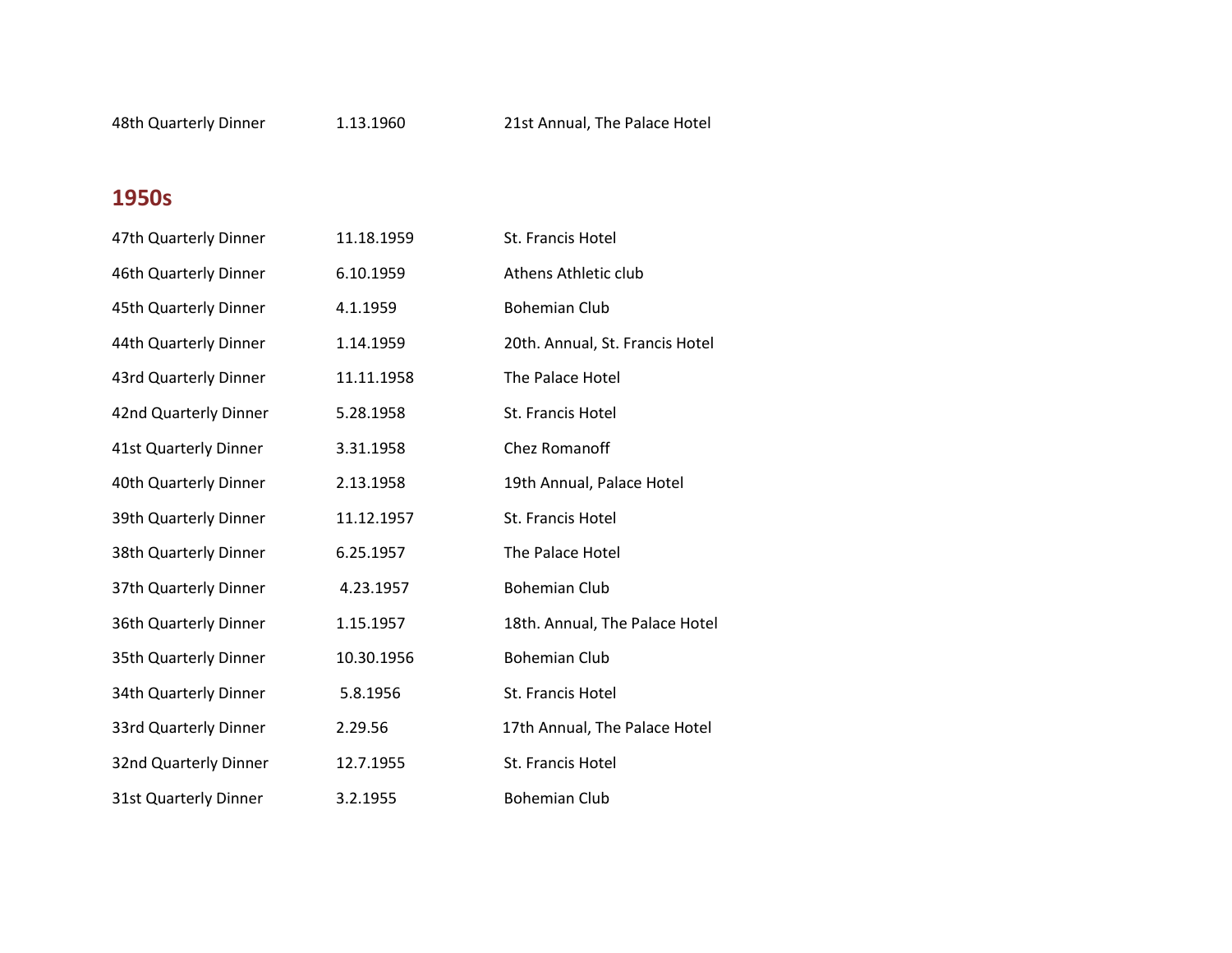| 30th Quarterly Dinner | 11.9.1954 | <b>Bohemian Club</b>           |
|-----------------------|-----------|--------------------------------|
| 29th Quarterly Dinner | 8.5.1954  | The Palace hotel               |
| 28th Quarterly Dinner | 5.26.1954 | The Palace Hotel               |
| 27th Quarterly Dinner | 1.27.1954 | 15th Annual Bohemian Club      |
| 26th Quarterly Dinner | 2.11.1953 | 14th Annual, Cercle de l'Union |
| 25th Quarterly Dinner | 4.22.1952 | St. Francisco Yacht Club       |
| 24th Quarterly Dinner | 1.30.1952 | 13th Annual, Bohemian club     |
| 23rd Quarterly Dinner | 2.15.1950 | The Palace Hotel               |

| 22nd Quarterly Dinner | 4.27.1949 | St. Francis Hotel    |
|-----------------------|-----------|----------------------|
| 21st Quarterly Dinner | 2.23.1949 | The Palace Hotel     |
| 20th Quarterly Dinner | 6.2.1948  | The Palace Hotel     |
| 19th Quarterly Dinner | 2.25.1948 | The Palace Hotel     |
| 18th Quarterly Dinner | 5.9.1947  | The Palace Hotel     |
| 17th Quarterly Dinner | 2.13.1947 | The Palace Hotel     |
| 16th Quarterly Dinner | 8.22.1945 | <b>Bohemian Club</b> |